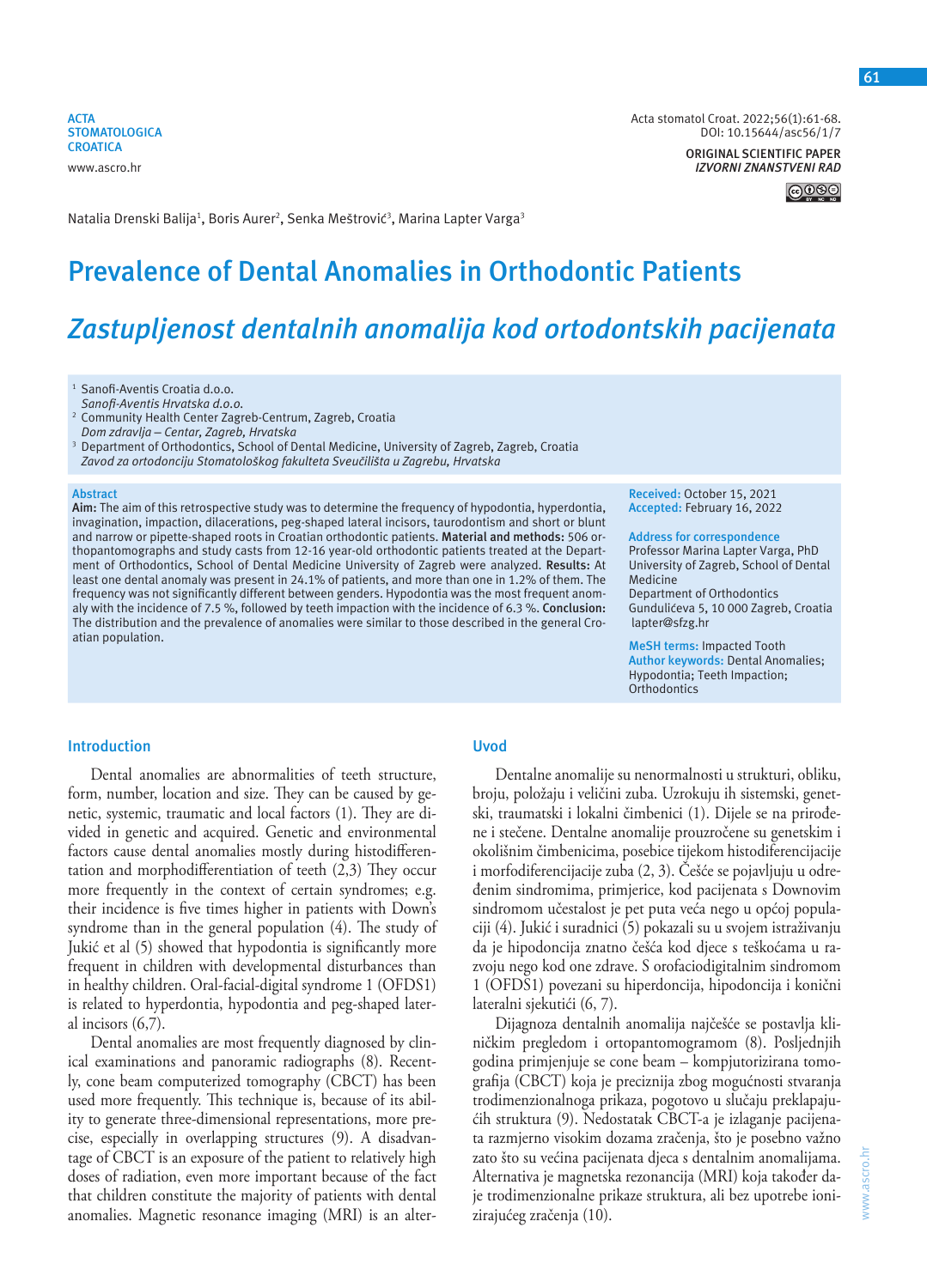native, producing three-dimensional representation of structures, without the use of ionizing radiation (10).

Dental anomalies can lead to abnormal positioning of other teeth in the dental arch. Fixed orthodontic appliances are most frequently used to treat patients with hypodontia (11), because the precise and controlled tooth movements are needed (12) In patients with hyperdontia, especially in *mesiodens* cases, which can be functional as well as esthetical problems (13), extraction therapy followed by fixed orthodontic appliance is often indicated. Therapeutic options for treating dental anomalies include implantoprosthetic replacements (14), dental bridges and orthodontic tractions; in cases in which the anomaly is neither a functional nor an aesthetic problem, treatment is occasionally not needed (11).

Dental anomalies could result in changed length of the maxilla and mandible resulting in occlusal disturbances which complicate and prolong orthodontic therapy (15). The frequency of impaction in patients with orthodontic anomalies Class II division1 as well as short or blunt roots in patients with anomalies Class II division 2 is increased compared to eugnathic patients (16).

Understanding the influence of dentofacial genetics on the diagnosis and planning of orthodontic treatment has become an integral part of modern dental care (17). This study focused on the prevalence of dental anomalies in a sample of orthodontic patients in Croatian population.

## **Material and methods**

This study was performed on a sample of 506 orthopantomographs and study casts of orthodontic patients obtained from the archives of the Department of Orthodontics at School of Dental Medicine University of Zagreb. Inclusion criteria were:

- 1. No history of permanent teeth extraction before the start of orthodontic treatment
- 2. No history of endodontic therapy or tooth trauma before the start of orthodontic treatment
- 3. Orthopantomograms were obtained by standardized method using the same X-ray device (Siemens, Orthopos, average voltage 69 kV, constant current strength of 16 mA/s and time of exposition of 16 s).

The study was performed on a sample of 12-16 year-old children with permanent dentition. Based on orthopantomograms and study casts the following teeth anomalies were studied: hypodontia, hyperdontia, invagination, impaction, dilacerations, the presence of peg-shaped lateral incisors, short or blunt roots, thin or pipette-shaped roots and taurodontism. Data were collected and analyzed regarding the incidence, sex, distribution and type of teeth affected by the anomaly. Statistical analysis was performed using the STA-TISTICA 9.1 program. The research procedures were carried out following the decision of the Ethics Committee of the School of Dental Medicine University of Zagreb. Participation in the research was voluntary, whereas the participants were guaranteed anonymity and confidentiality.

Dentalne anomalije mogu prouzročiti abnormalnosti u položaju drugih zuba u zubnome luku. Za terapiju pacijenata s hipodoncijom najčešće se koriste fiksne ortodontske naprave (11) jer su potrebni precizni i kontrolirani pomaci zuba (12). Kod pacijenata s hiperdoncijom, pogotovo u slučaju mesiodensa koji može biti i funkcionalni i estetski problem, često su indicirane ekstrakcije te fiksna ortodontska terapija (13). Terapijske opcije za liječenje dentalnih anomalija mogu biti i implantoprotetički radovi (14), mostovi te ortodontsko izvlačenje, a u slučaju da nisu ni funkcijski ni estetski problem, terapija katkad nije potrebna (11).

 Anomalije vezane za broj, veličinu, položaj i oblik zuba mogu poremetiti dužinu maksile i mandibule te poremetiti okluziju, što otežava ortodontsku terapiju (15). Uočena je veća učestalost impakcije kod pacijenata s ortodontskim anomalijama klase II/1, a kratkih ili tupih korjenova više je kod pacijenata s anomalijama klase II/2 nego kod eugnatih pacijenata (16).

Razumijevanje utjecaja dentofacijalne genetike na dijagnozu i planiranje ortodontske terapije postaje dio zdravstvene skrbi u svijetu (17). Iako je napisano mnogo studija o dentalnim anomalijama, malo ih se bavilo dentalnim anomalijama ortodontskih pacijenata, posebice u hrvatskoj adolescentskoj populaciji. Cilj ovog rada bio je ustanoviti učestalost različitih dentalnih anomalija u populaciji hrvatskih ortodontskih pacijenata.

## **Materijali i postupci**

Ovo istraživanje provedeno je na uzorku od 506 ortopantomograma i sadrenih modela čeljusti ortodontskih pacijenata preuzetih iz arhiva Zavoda za ortodonciju Stomatološkog fakulteta Sveučilišta u Zagrebu. Kriteriji za odabir bili su:

- 1. u anamnezi nema podataka o ekstrakciji trajnoga zuba prije početka ortodontskoga tretmana
- 2. u anamnezi nema podataka o endodontskom tretmanu ili traumi zuba prije početka ortodontskoga tretmana
- 3. ortopantomogrami su snimljeni standardiziranom metodom na istom rendgenskom uređaju (Siemens, Orthopos – prosječna vrijednost napona 69 Kv uz konstantnu jakost struje od 16 mA/s, vrijeme ekspozicije 16 s).

Istraživanje je provedeno na uzorku djece s trajnom denticijom u dobi od 12 do 16 godina. Na temelju ortopantomograma i studijskih modela ispitivane su sljedeće anomalije trajnih zuba: hipodoncija, hiperdoncija, invaginacija, impakcija, dilaceracija, prisutnost pandžastih i koničnih lateralnih sjekutića kratkih ili tupih, uskih ili gracilnih korjenova, te taurodontizam. Svi prikupljeni podatci analizirani su prema učestalosti, spolu, distribuciji i tipu zuba zahvaćenih anomalijom. Statistička obrada podataka obavljena je u programu STATISTICA 9.1.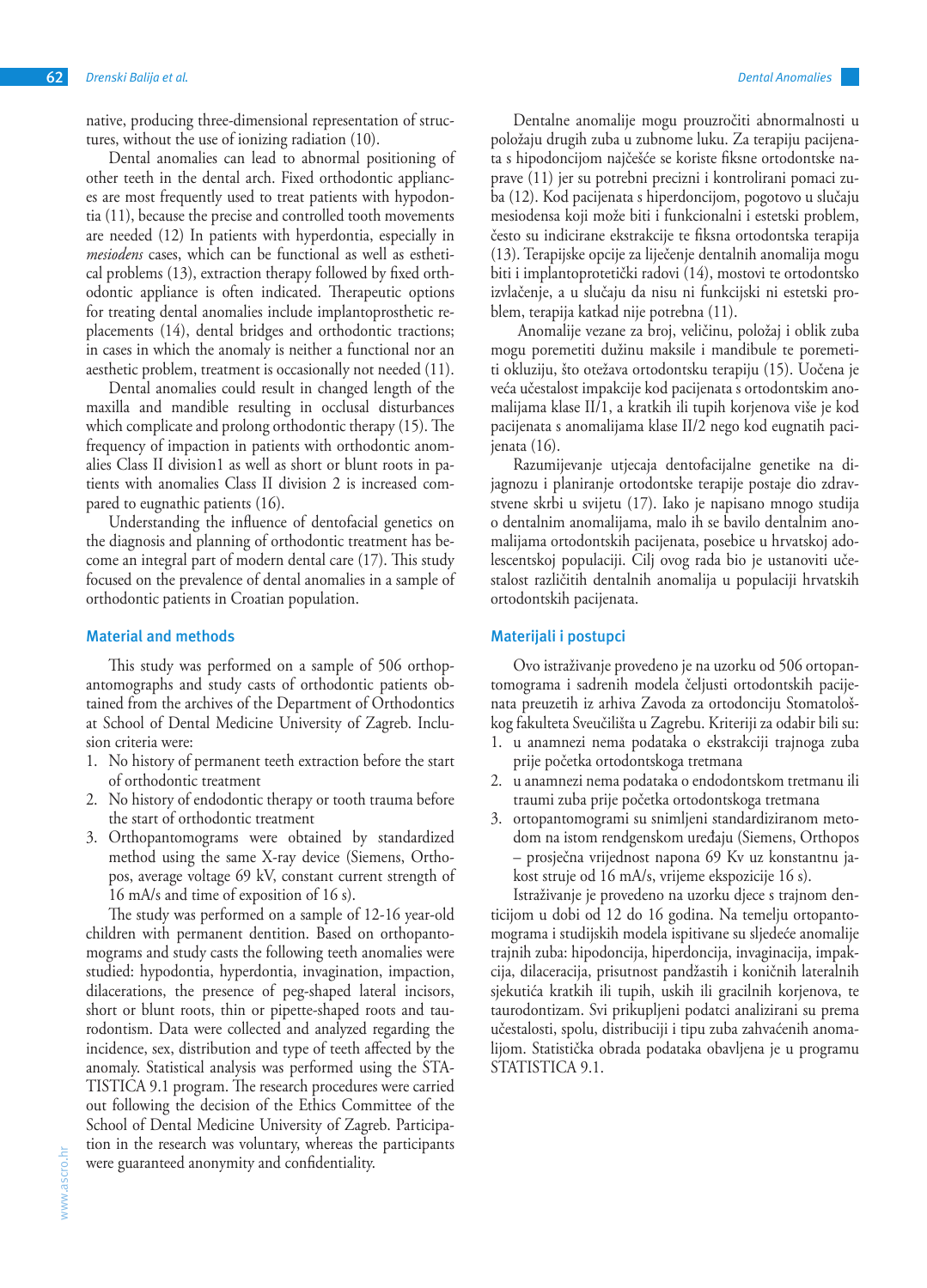## **Results**

Out of a total of the 506 studied orthopantomographs and study casts, 278 (54.9%) of them were female and 228 (45.1% ) of male patients. There were no statistically significant differences in the frequency of studied anomalies between sexes (p>0.05), hence further statistical analysis could be performed. The results are presented in Figure 1.

## **Rezultati**

Od pregledanih 506 ortopantomograma i modela čeljusti, 278 (54,9 %) bilo je od pacijentica, a 228 (45,1 %) od pacijenata. Od 506 ispitanika, kod njih 122 (24,1 %) zabilježena je barem jedna anomalija. Između spolova nije bilo statistički značajne razlike u učestalosti ispitivanih anomalija. Rezultati istraživanja prikazani su na slici 1.



**Table 1** Number of abnormal teeth in the maxillary arch **Tablica 1.** Broj maksilarnih zuba s anomalijom

| <b>Tablica 1.</b> Brof maksitamin zuba's anomalijom                     |    |    |    |    |    |                |    |    |    |    |    |     |    |    |
|-------------------------------------------------------------------------|----|----|----|----|----|----------------|----|----|----|----|----|-----|----|----|
|                                                                         | 17 | 16 | 15 | 14 | 13 | 12             | 11 | 21 | 22 | 23 | 24 | 25  | 26 | 27 |
| Hypodontia • Hipodoncija                                                |    |    |    |    |    |                |    |    | q  |    |    | (2) |    |    |
| Teeth impaction • Impakcija                                             |    |    |    |    | 15 |                |    | 2  |    | 11 |    | 4   |    |    |
| Invagination • Invaginacija                                             |    |    |    |    |    | 4              |    |    | 4  |    |    |     |    |    |
| Taurodontism . Taurodontizam                                            |    | 4  |    |    |    |                |    |    |    |    |    |     |    |    |
| Hyperdontia • Hiperdoncija                                              |    |    |    |    |    |                | 3  |    |    |    |    |     |    |    |
| Dilaceration • Dilaceracija                                             |    |    | 2  |    |    | 3              | 2  |    |    |    |    |     |    |    |
| Peg- shaped lateral incisors · Pandžasti konični<br>lateralni sjekutići |    |    |    |    |    | $\mathfrak{h}$ |    |    | C  |    |    |     |    |    |
| Short, blunt roots · Kratki ili tupi korijeni                           |    |    |    |    |    | 3              |    | 8  | 3  |    |    |     |    |    |
| Thin, pipette- shaped roots . Uski ili gracilni<br>korijeni             |    |    |    |    |    |                |    |    |    |    |    |     |    |    |

| Table 2 | Number of abnormal teeth in the mandibular arch        |
|---------|--------------------------------------------------------|
|         | <b>Tablica 2.</b> Broi mandibularnih zuba s anomalijom |

| Tablica 2. Broj mandibularnih zuba s anomalijom                         |    |    |    |    |    |    |    |        |    |    |          |          |    |    |
|-------------------------------------------------------------------------|----|----|----|----|----|----|----|--------|----|----|----------|----------|----|----|
|                                                                         | 47 | 46 | 45 | 44 | 43 | 42 | 41 | 31     | 32 | 33 | 34       | 35       | 36 | 37 |
| Hypodontia • Hipodoncija                                                |    |    | 4  |    |    | 4  |    |        | 3  |    |          | 8        |    |    |
| Teeth impaction . Impakcija                                             |    |    | 4  |    |    |    |    |        |    |    | $\gamma$ | $\gamma$ |    |    |
| Invagination • Invaginacija                                             |    |    |    |    |    |    |    |        |    |    |          |          |    |    |
| Taurodontism . Taurodontizam                                            |    |    |    |    |    |    |    |        |    |    |          |          |    |    |
| Hyperdontia • Hiperdoncija                                              |    |    |    |    |    |    |    |        |    |    |          |          |    |    |
| Dilaceration • Dilaceracija                                             |    |    |    |    |    |    |    |        |    |    |          |          |    |    |
| Peg- shaped lateral incisors · Pandžasti konični<br>lateralni sjekutići |    |    |    |    |    |    |    |        |    |    |          |          |    |    |
| Short, blunt roots • Kratki ili tupi korijeni                           |    |    |    |    |    |    |    |        |    |    |          |          |    |    |
| Thin, pipette- shaped roots . Uski ili gracilni<br>korijeni             |    |    |    |    |    | 3  | 3  | $\sim$ |    |    |          |          |    |    |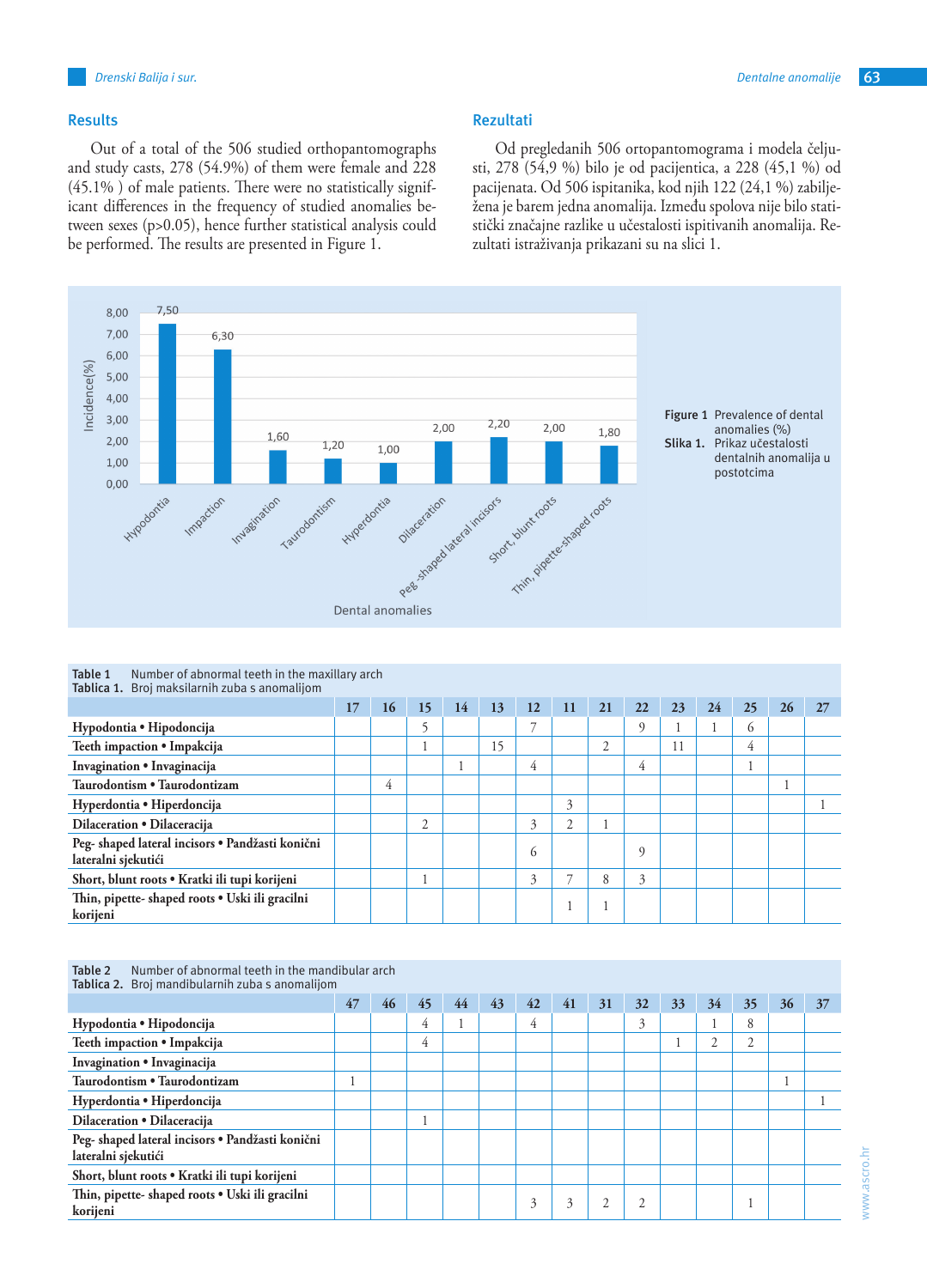At least one anomaly was found in 122 (24.1%) patients. In 6 (1.2 %) cases, more than 1 anomaly was noted. Five anomalies were combinations of hypodontia with another anomaly. In two cases, hypodontia coexisted with pegshaped lateral incisors and taurodontism, and in one it coexisted with short or blunt roots. Impaction coexisted with thin or pipette-shaped roots in one patient. Hypodontia of the left upper lateral incisor was most frequent (24%), followed by the left lower second premolar (21%), right upper lateral incisor (18%) and left and right upper premolar (16% and 13% of cases) (Tables 1 & 2). In 30 patients (79%), hypodontia was present on only one tooth, and in 8 (21%) in more than one teeth. *Mesiodens* was found in three patients (60%) and an additional tooth was found in the molar area in two patients (40%). Invagination occurred most frequently on the upper lateral incisors (4 patients), single, or in combination with other teeth. It occurred on one tooth in six patients (75%), and on more than one in two patients (25%). In all cases, invagination occurred in the upper jaw. Impaction most frequently affected the upper right canine (15 patients), and the upper left canine (11 patients). One tooth was affected in 23 (72%), and more than one in 9 patients (28%). It occurred much more frequently in the upper than lower jaw (23 vs. 8 patients); in one patient (3%), both, the upper and lower jaw, were affected. Dilaceration occurred on the right upper lateral incisor in 3 (30%), and on the right upper central incisor and right upper second premolar in 2 patients (20%) each. In all 10 patients, dilacerations occurred on only one tooth, in 8 patients it occurred in the upper and in 2 patients in the lower jaw. Peg-shaped lateral incisors occurred on one side in 7 (64%), and on both sides in 4 patients (36%); on the left side in 9 patients, and on the right side in 6 patients. Short and blunt roots occurred most frequently on upper median and upper lateral incisors; on one tooth in 2 patients (20%), and on more than one in 8patients (80%). Maxillary teeth were affected in all cases. Thin or pipette-shaped roots were found in 9 patients, most frequently on lower incisors (67%). In 5 patients, they were present on one (56%), and in 4 patients on more than one tooth (44%). They were located in the lower jaw in eight patients (89%), and in the upper jaw in one patient (11%). Taurodontism was noted in six patients. It occurred most frequently on the first upper right molar, in 4patients (67%) on single tooth or in combination with other teeth. Taurodontism was noted on one tooth in 5 patients (83%), and on more than one in one patient (17%). It occurred in the upper jaw in 4 patients (67%), and in the lower in 2 patients (33%).

## **Discussion**

www.ascro.hr www.ascro.hr

Different results about the frequency of dental anomalies were found among studies. In the study of Altug Atac and Erdem (18) on 3043 Turkish orthodontic patients, at least one dental anomaly was found in only 5.46% of patients, while in the study of Thongudomporn et al. (19) on 111 Austra-

U šest slučajeva (1,2 %) bilo je uočeno više od jedne anomalije. Od toga je pet bilo kombinacija hipodoncije s još jednom anomalijom. U dva slučaja zabilježena je kombinacija hipodoncije s pandžastim lateralnim sjekutićem i taurodontizmom, a u jednome hipodoncija s kratkim ili tupim korijenima. Kombinacija impakcije s uskim ili gracilnim korijenom pronađena je kod jednoga pacijenta. Najčešća je bila hipodoncija lijevoga gornjega lateralnoga sjekutića (24 %), zatim lijevoga donjega drugoga pretkutnjaka (21 %), desnoga gornjega lateralnoga sjekutića (18 %) te lijevoga i desnoga gornjega pretkutnjaka (16 % i 13 % slučajeva). Kod 30 ispitanika (79 %) hipodoncija je bila samo na jednome zubu, a na više zuba pronađena je kod njih osam (21 %). Kod jednoga od tih osam pacijenata prisutna je bila hipodoncija svih drugih pretkutnjaka. Meziodens je bio zabilježen kod tri pacijenta (60 %), a u području kutnjaka kod dva (40 %). Invaginacija se najčešće pojavljuje na gornjim lateralnim sjekutićima (4 ispitanika), pojedinačno ili u kombinaciji s drugim zubima. Na jednome zubu pronađena je kod šest ispitanika (75 %), a na više zuba kod dva (25 %). U svim slučajevima invaginacija se pojavila u gornjoj čeljusti. Impakcija je najčešće zahvaćala gornji desni očnjak (15 ispitanika) te gornji lijevi očnjak ( 11 ispitanika). Jedan zub je zahvaćala kod 23 ispitanika (72 %), a više zuba kod njih 9 (28 %). Mnogo češće nastaje u gornjoj čeljusti negoli u donjoj (23 prema 8 ispitanika). Kod jednoga ispitanika (3 %) nađena je i u gornjoj i u donjoj čeljusti. Dilaceracija je uočena na desnome gornjem lateralnom sjekutiću kod tri ispitanika (30 %), a na gornjemu desnom središnjem sjekutiću i desnome drugom gornjem pretkutnjaku kod dva ispitanika (po 20 %). Kod svih deset ispitanika s dilaceracijom bila je samo na jednom zubu, kod njih osam u gornjoj čeljusti, a dva u donjoj. Pandžasti konični lateralni sjekutići pojavljuju se jednostrano kod sedam ispitanika (64 %), a obostrano kod četiri (36 % ). S lijeve strane bili su prisutni kod devet ispitanika, a s desne kod njih šest. Kratki i tupi korijeni najčešći su na gornjim središnjim sjekutićima i gornjim lateralnim sjekutićima. Na jednome zubu zabilježeni su kod dva ispitanika (20 %), a na više zuba kod osam (80 %). U svim slučajevima bila je riječ o zubima maksile. Uski ili gracilni korijeni nađeni su kod devet ispitanika, najčešće na donjim sjekutićima (67 %). Kod njih pet primijećeni su na jednom zubu (56 %), a kod četiri na više zuba (44 %). U donjoj čeljusti zabilježeni su kod osam ispitanika (89 %), a u gornjoj kod jednoga (11 %).Taurodontizam je imalo šest ispitanika. Najčešće je bio na prvome gornjem desnom kutnjaku, kod četiri, odnosno 67 % ispitanika, pojedinačno ili u kombinaciji s drugim zubima. Taurodontizam je uočen na jednome zubu kod pet ispitanika (83 %), a na više zuba kod jednoga (17 %). U gornjoj čeljusti je pronađen kod njih četiri (67 %), a u donjoj kod dva (33 %).

## **Rasprava**

Dosad objavljeni radovi znatno se razlikuju kad je riječ o učestalosti dentalnih anomalija. Tako je u istraživanju Altuga Ataca i Erdema (18), na uzorku od 3043 turska ortodontska pacijenta, kod samo njih 5,46 % nađena barem jedna dentalna anomalija, a u istraživanju Thongudomporna i suradnika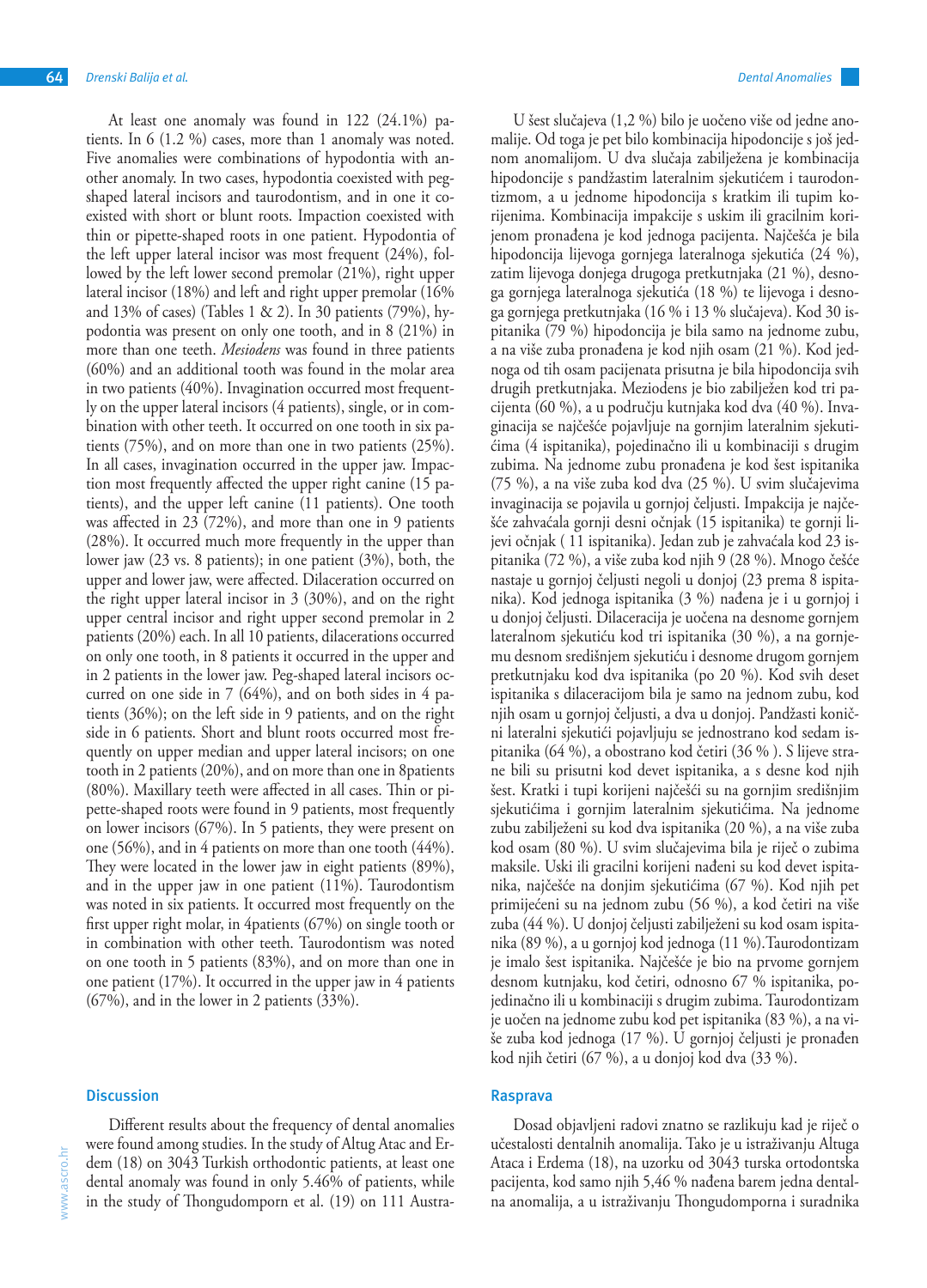lian patients, in even 74.8% of them. Between these extremes are the results of Shakeel Khan et al. from Pakistan (20) with 16% and Roslan et al. from Turkey (11) with 28.4 %. The latter result is very similar to ours; we found at least one dental anomaly in 24.1% of patients. The reason for such big differences is not completely clear; they might result from real differences in frequency of dental anomalies in different races and populations, but also from differences in indications for orthodontic treatment or diagnostic procedures and criteria for diagnosing dental anomalies. All other studies obtained the results very similar to ours. They failed to find differences in dental anomalies between sexes (21). Only in the study of Thongudomporn et al. were invagination and short or blunt roots somewhat more prevalent in females (19). Hypodontia was the most frequent anomaly in our study, followed by teeth impaction. These two anomalies were also most frequent in all other published studies. Apart from third molars, which were excluded from due to their variability, lateral incisors and second premolars were most frequently missing teeth. This finding is in agreement with Bolk's theory of terminal reduction according to which, in cases of hypodontia of up to 4 teeth, last teeth in a group are most frequently missing: lateral incisors, second premolars and third molars (22). This finding is explained by the fact that embryonal joining of the maxilla with the medial nasal process occurs in the area of maxillary lateral incisors, while mandibular second premolars are located on the genetically unstable area at the end of the dental lamina (23). Hypodontia is usually treated with orthodontic therapy, prosthetic appliance or multidisciplinary – by combining orthodontics and prosthetics (24). Impacted teeth were the second most frequently found anomaly. Likewise, they were most frequent anomaly in studies by Sella Tunis (25), Roslan (11) and Lagan (26). The frequency of patients with impaction in the study of Prskalo et al. (27) – 4.71%, performed on the general Croatian population, was very similar to our results. Peg-shaped lateral incisors are by definition the teeth that have the mesio-distal diameter in the incisal part bigger than that in the cervical part (28). The frequency of this anomaly in our study corresponds to published results in orthodontic patients: 1.9% - 2.7 % (29). It seems that this anomaly is more frequent in patients of Asian ancestry and least frequent in the USA Caucasian population (29). The frequency of dilacerations, defined as deviations of the linear relationship of the crown relative to the root (30), was in our study as expected higher than in the study of Malčić et al. (31) performed on the general Croatian population (1.2%). Dilaceration was most frequent anomaly in the study of Ezoddini et al. on the Iranian population – even 15% (32). Approximation of root length is an indispensable part of prosthetic, orthodontic and periodontal therapy. Root length anomalies are thought to be caused by trauma to the area of affected teeth during their development (33). Root morphology abnormalities increase the probability of its resorption during orthodontic therapy (34). The incidence of short and blunt roots varies from 2.7% in Caucasian (35) even to 10 % in Asian (36). Our results are similar to the results of the studies that obtained 2%. Tooth invagination is an anomaly in which one tooth develops in(19) na 111 australskih pacijenata čak 74,8 %. Između tih ekstrema su rezultati Shakeela Khana i suradnika iz Pakistana (20) sa 16 % i Roslana i suradnika iz Turske (11) s 28,4 %. Ovaj posljednji rezultat vrlo je sličan našemu – mi smo našli barem jednu dentalnu anomaliju kod 122 od 506 ispitanika (24,1 %). Razlozi za tako velike razlike nisu posve jasni, možda su posljedica stvarne razlike u učestalosti dentalnih anomalija kod pripadnika različitih rasa ili populacija, ali i razlika u indikacijama za upućivanje na ortodontsko liječenje ili u dijagnostičkim postupcima i kriterijima za dijagnozu dentalnih anomalija. Kao ni u našoj, tako ni u jednoj drugoj studiji nije zabilježena razliku u sveukupnoj učestalosti dentalnih anomalija između spolova (21). Jedino je u studiji Thongudomporna i suradnika istaknuto da su invaginacija i kratki i tupi korijeni nešto češći kod žena Na ispitivanom uzorku najčešća je anomalija bila hipodoncija, a slijedi impakcija. Te dvije anomalije bile su najčešće i u svim ostalim istraživanjima. Osim trećih molara, koje smo zbog varijabilnosti pojave izostavili iz istraživanja, najčešće su nedostajali lateralni sjekutići i drugi pretkutnjaci. Taj se nalaz uklapa u Bolkovu teoriju terminalne redukcije u kojoj su, u slučaju hipodoncije četiri ili manje zuba, zubi koji nedostaju uglavnom oni zadnji u skupini: lateralni sjekutići, drugi premolari i treći kutnjaci (22). To se objašnjava činjenicom da se u području maksilarnih lateralnih sjekutića događa embrionalno spajanje maksile s medijalnim nosnim nastavkom, a mandibularni drugi molari nalaze se na genetski nestabilnom području kraja dentalne lamine (23). Hipodoncija se obično liječi ortodontskom terapijom, protetičkim nadomjestkom ili multidisciplinarno – kombinacijom ortodoncije i protetike (24). Impaktirani zubi kod nas su bili druga najčešća anomalija, a u istraživanjima Sella Tunisa (25), Roslana (11) te Lagana (26) najučestalija. U istraživanju Prskalo i suradnika (27) u hrvatskoj općoj populaciji nađen je vrlo sličan udio pacijenata s impakcijom kao i u ovom istraživanju – 4,1 %. Pandžasti konični lateralni sjekutić onaj je kod kojega je meziodistalni promjer u incizalnom dijelu veći nego u cervikalnome (28). Rezultati našeg istraživanja o udjelu pacijenata s tom anomalijom uklapaju se u raspon rezultata dosadašnjih studija na ortodontskim pacijentima koji iznosi između 1,9 % i 2,7 % (29). Uočeno je da se ta anomalija češće pojavljuje kod pacijenata žute rase, a najrjeđa je kod bijelaca u SAD-u (29). Učestalost dilaceracije, definirane kao odstupanje linearnoga odnosa krune prema korijenu (30), u našem je istraživanju očekivano nešto veća nego u istraživanju Malčić i suradnika (31) provedenom na hrvatskoj općoj populaciji u kojoj iznosi 1,2 %. Najveća učestalost pacijenata s dilaceracijom zabilježena je među iranskom populacijom u istraživanju Ezoddinia i suradnika (32) – čak 15 %. Procjena dužine korijena neizostavan je dio protetičke, ortodontske i parodontološke terapije. Pretpostavlja se da je uzrok anomalijama u dužini korijena trauma u području zuba tijekom njegova razvoja (33). Abnormalnosti morfologije korijena povećavaju vjerojatnost njegove resorpcije tijekom ortodontske terapije (34). Učestalost kratkih i tupih korijena varira od 2,7 % kod bijelaca (35) do čak 10 % kod pripadnika žute rase (36). U skladu s tim su i naši rezultati (2 %). Invaginacija zuba anomalija je u kojoj se jedan zub razvija u drugome. Smatra se da nastaje zbog prodiranja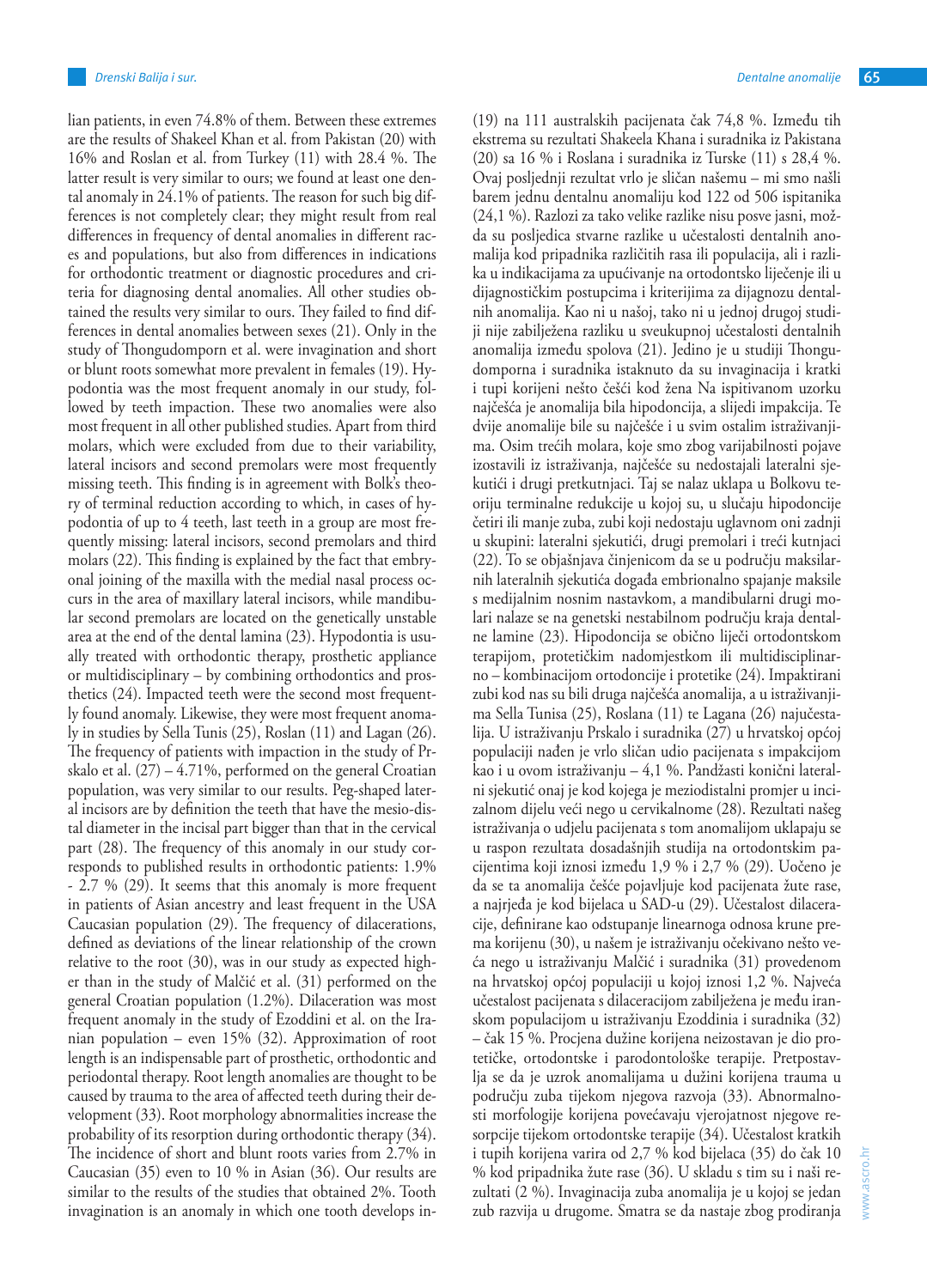side another. It is thought to result from penetration of one enamel organ of one tooth into the area of dental pulp of another (37). Teeth affected by this anomaly have a higher risk of developing caries and dental pulp diseases, and their endodontic treatment is difficult because of atypical morphology of their root channels (38). The prevalence of permanent teeth affected by this anomaly is between 0.3% and 10%; our findings are consistent with such results. Taurodontism is a morphologic anomaly of teeth characterized by apicoocclusal prolongation of the tooth crown and pulp chamber with shortened roots. It is most frequently an incidental finding discovered during X-ray evaluation, because teeth appear to be the same as normal (39). The prevalence of this anomaly is highest in Inuits, persons with Down's syndrome and the Central European population (40, 41). The larger pulp chamber increases the risk of pulp exposure during therapeutic procedures, thus making planning of orthodontic and prosthetic therapies difficult (42). The prevalence of taurodontism was 1.2% in our patients, similar to findings of the study by Brkić et al. (43) on the general Croatian population (2.65%) and Blumberg et al (44) and Witkop et al (45) on American Caucasians (2.5 and 2.6%). Hyperdontia is defined as an increase in the number of teeth in dental arches. Most frequently, the additional tooth is located between maxillary incisors and called *mesiodens* (46). If the additional tooth is next to premolars, it is called a parapremolar, and if it is located distally from the third molar, a distomolar (47). If the additional tooth resembles morphologically its normal counterparts, it is called a supplementary tooth, and if it does not, it is called an atypical or accessory tooth (48). *Mesiodens*  is not always clinically visible. It can be impacted and cause diastema between incisors, thus making orthodontic therapy more complicated (49). Similar to our results, some previously published studies reported the prevalence of hyperdontia between 0.2% and 3% (50).

# **Conclusion**

The results of our study on dental anomalies in Croatian orthodontic patients suggest: 24.1% of patients had at least one examined anomaly; Hypodontia was the most frequent anomaly, followed by teeth impaction. The prevalence of investigated dental anomalies was not significantly different between males and females; 1.2% of patients had more than one anomaly. The prevalence of most frequent dental anomalies in orthodontic patients is similar to that in the general population.

## **Conflict of interest**

The authors report no conflict of interest.

**Author's contribution: N. D. B.** - designed and wrote the study; **B. A.** literature search and data interpretation; **S. M.** - concept and design of the study; **M. L. V.** - designed and wrote the study.

caklinskoga organa u područje zubne papile (37). Na zubima zahvaćenima tom anomalijom vjerojatnije će se pojaviti karijes i pulpne bolesti, a i njihovo je endodontsko liječenje teže zbog netipične morfologije korijenskih kanala (38). Prevalencija trajnih zuba zahvaćenih tom anomalijom iznosi između 0,3 % i 10 %, a u skladu s tim su i rezultati u ovom istraživanju. Taurodontizam je morfološka anomalija zuba koju karakterizira izdužena zubna kruna i pulpna komorica u apikookluzalnom smjeru sa skraćenim korijenima. Najčešće se dijagnosticira slučajno tijekom pregleda rendgenske snimke, jer u ustima izgleda jednako kao zdrav zub (39). Najčešće se pojavljuje kod Inuita, osoba s Downovim sindromom i u srednjoeuropskoj populaciji (40, 41). Zbog povećane pulpne komore veća je mogućnost da će se pulpa otvoriti pri zahvatima na tim zubima, što otežava planiranje ortodontske i protetičke terapije (42). Udio ispitanika s taurodontizmom u našem je istraživanju 1,2 %, a to je slično rezultatima istraživanja Brkića i suradnika (43) na općoj hrvatskoj populaciji (2,5 %) i istraživanjima Blumberga i suradnika (44) te Witkopa i suradnika (45) na američkoj bjelačkoj populaciji (2,5 i 2,6 %).Hiperdoncija je anomalija povećanoga broja zuba. Najčešće je dodatni zub smješten između maksilarnih sjekutića i tada se naziva meziodens (46). U slučaju da se dodatni zub nalazi uz pretkutnjake, tada ga nazivamo parapremolarom, uz kutnjake paramolarom, a distalno od trećega kutnjaka – distomolarom (47). Ako je dodatni zub morfološki sličan normalnim zubima, nazivamo ga suplementarnim zubom, a ako je netipične morfologije, netipičnim ili *dentes accessoria* (48). Meziodens nije uvijek klinički vidljiv – može biti impaktiran te uzrokovati dijasteme među sjekutićima i komplicirati ortodontsko liječenje (49). U dosadašnjim studijama prevalencija hiperdoncije je između 0,2 % i 3 % (50), što je slično rezultatima u ovom istraživanju.

## **Zaključak**

Na temelju istraživanja dentalnih anomalija na populaciji hrvatskih ortodontskih pacijenata možemo zaključiti sljedeće: kod 24,1 % ispitanika zabilježena je barem jedna promatrana anomalija**,** najčešća anomalija je hipodoncija, a slijedi impakcija**,** nije nađena statistički značajna razlika u učestalosti ispitivanih dentalnih anomalija između muškaraca i žena**,**  kod 1,2 % ispitanika zabilježeno je više od jedne anomalije**,**  učestalost najčešćih dentalnih anomalija slična je u općoj populaciji i u populaciji ortodontskih pacijenata.

### **Sukob interesa**

Autori nisu bili u sukobu interesa.

**Doprinos autora: N. D. B.** – osmislila i napisala studiju; **B. A.** – pretraživanje literature i interpretacija podataka; **S. M**. – koncept i dizajn studije; **M. L. V**. – osmislila i napisala studiju.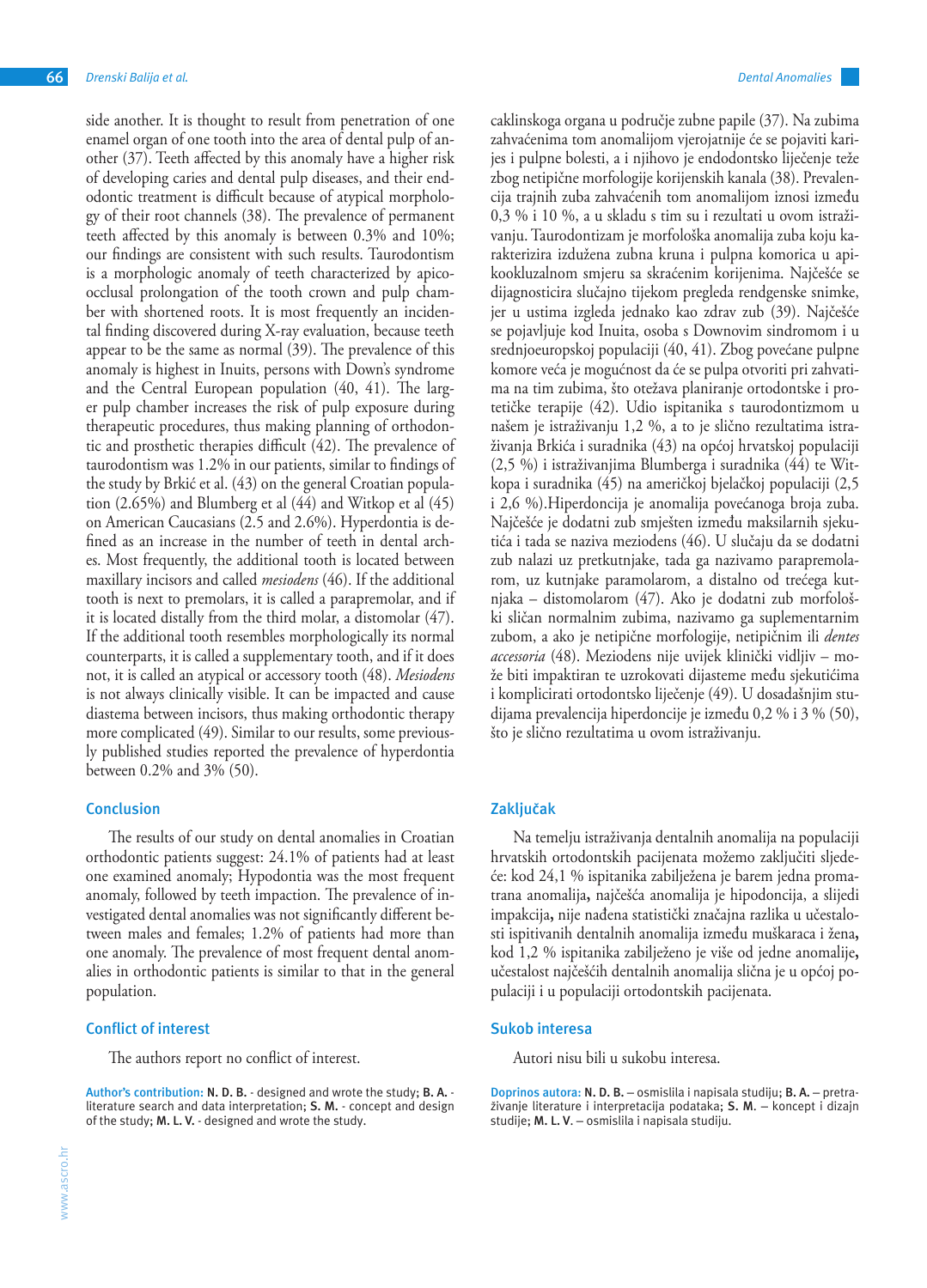## *Drenski Balija i sur. Dentalne anomalije* **67**

#### **Sažetak**

**Cilj rada:** Željela se ustanoviti učestalost hipodoncije, hiperdoncije, invaginacije, impakcije, dilaceracije, pandžastih koničnih lateralnih sjekutića, taurodontizma te kratkih ili tupih i uskih ili gracilnih korjenova kod hrvatskih ortodontskih pacijenata. **Materijali i metode:** Analizirano je 506 ortopantomograma i studijskih modela pacijenata u dobi između 12 i 16 godina liječenih u Zavodu za orodonciju Stomatološkog fakulteta sveučilišta u Zagrebu. **Rezultati:** Najmanje jedna dentalna anomalija zabilježena je kod 24,1 % pacijenta, a kod 1,2 % više od jedne. Nije uočena razlika u učestalosti među spolovima. Hipodoncija je bila najčešća u 7,5 % slučajeva, a slijedi impakcija u 6,3 %. **Zaključak:**  Distribucija i prevalencija dentalnih anomalija kod ortodontskih pacijenata slična je opisanoj u općoj hrvatskoj populaciji.

### **Zaprimljen:** 15. listopada 2021. **Prihvaćen:** 16. veljače 2022.

#### **Adresa za dopisivanje**

prof. dr. sc. Marina Lapter Varga Sveučilište u Zagrebu Stomatološki fakultet Zavod za ortodonciju Gundulićeva 5, 10 000 Zagreb, Hrvatska lapter@sfzg.hr

**MeSH pojmovi:** ukliješteni zub **Autorske ključne riječi:** dentalne anomalije, hipodoncija, impakcija, ortodoncija

## **References**

- 1. Brook AH, Griffin RC, Townsend G, Levisianos Y, Russell J, Smith RN. Variability and patterning in permanent tooth size of four human ethnic groups. Arch Oral Biol. 2009 Dec;54 Suppl 1:S79-85.
- 2. Temilola DO, Folayan MO, Fatusi O, Chukwumah NM, Onyejaka N, Oziegbe E, et al. The prevalence, pattern and clinical presentation of developmental dental hard-tissue anomalies in children with primary and mix dentition from Ile-Ife, Nigeria. BMC Oral Health. 2014 Oct 16;14:125.
- 3 Šutalo J, editor. Patologija i terapija tvrdih zubnih tkiva. Zagreb: Naklada Zadro; 1994.
- 4. Alpöz AR, Eronat C. Taurodontism in children associated with trisomy 21 syndrome. J Clin Pediatr Dent. 1997 Autumn;22(1):37–9.
- 5. Jukić J, Škrinjarić I, Glavina D, Ulovec Z. The Prevalence of Oral and Dental Anomalies in Children with Developmental Disturbances. Acta Stomatol Croat. 2002; 36(1): 79-83.
- 6. King NM, Sanares AME. Oral-facial-digital syndrome, Type I: a case report. J Clin Pediatr Dent. Winter 2002;26(2):211-5.
- 7. MeSH Browser [database on the Internet]. Tuli A, Sachdev V, Singh A, Kumar A. Physical and dental manifestations of oral-facial-digital syndrome type I. J Indian Soc Pedod Prev Dent [Internet]. 2011 [cited 2022 Feb 13];29(6 Suppl 2):S83-6. Available from: https:// www.jisppd.com/article.asp?issn=0970-
- 8. Bilge NH, Yeşiltepe S, Törenek Ağırman K, Çağlayan F, Bilge OM. Investigation of prevalence of dental anomalies by using digital panoramic radiographs. Folia Morphol (Warsz). 2018;77(2):323- 328.
- 9. Liu DG, Zhang WL, Zhang ZY, Wu YT, Ma XC. Three-dimensional evaluations of supernumerary teeth using cone-beam computed tomography for 487 cases. Oral Surg Oral Med Oral Pathol Oral Radiol Endod. 2007 Mar;103(3):403-11.
- 10. Tymofiyeva O, Proff PC, Rottner K, Düring M, Jakob PM, Richter E-J. Diagnosis of dental abnormalities in children using 3-dimensional magnetic resonance imaging. J Oral Maxillofac Surg. 2013 Jul;71(7):1159-69.
- 11. Roslan AA, Rahman NA, Alam MK. Dental anomalies and their treatment modalities/planning in orthodontic patients. J Orthod Sci. 2018 Sep 6;7:16.
- 12. Mitchell L. Fixed appliances. In: Mitchell L, editor. An introduction to orthodontics. 3rd ed. Oxford: Oxford University Press; 2007. p. 191-2.
- 13. Russell KA, Folwarczna MA. Mesiodens--diagnosis and management of a common supernumerary tooth. J Can Dent Assoc. 2003 Jun;69(6):362-6.
- 14. Zivko-Babic J, Jakovac M, Carek A, Lovric Z. Implantoprosthetic therapy of a missing front tooth. Acta Stomatol Croat. 2009;43(3):234-40.
- 15. Uslu O, Akcam MO, Evirgen S, Cebeci I. Prevalence of dental anomalies in various malocclusions. Am J Orthod Dentofacial Orthop. 2009 Mar;135(3):328-35.
- 16. Uslu O, Akcam MO, Evirgen S, Cebeci I. Prevalence of dental anomalies in various malocclusions. Am J Orthod Dentofacial Orthop. 2009 Mar;135(3):328-35.
- 17. Trakinienė G, Ryliškytė M, Kiaušaitė A. Prevalence of teeth number anomalies in orthodontic patients. Stomatologija. 2013;15(2):47-53.
- 18. Altug-Atac AT, Erdem D. Prevalence and distribution of dental anomalies in orthodontic patients. Am J Orthod Dentofacial Orthop. 2007 Apr;131(4):510-4.
- 19. Thongudomporn U, Freer TJ. Prevalence of dental anomalies in orthodontic patients. Aust Dent J. 1998 Dec;43(6):395-8.
- 20. Khan, Shakeel Q. Prevalence of dental anomalies among orthodontic patients. Aust Dent J. 1998 Dec;43(6):395-8.
- 21. Reshitaj A, Krasniqi D, Reshitaj K, Anic Milosevic S. Hypodontia, Gender-Based Differences and its Correlation with other Dental Clinical Features in Kosovar Adolescents. Acta Stomatol Croat. 2019;53(4):347–53.
- 22. De Beer G. Sir, Embryos & Ancestors. 3rd ed. Oxford: Clarendon Press; 1958.
- 23. Vastardis H. The genetics of human tooth agenesis: new discoveries for understanding dental anomalies. Am J Orthod Dentofacial Orthop. 2000 Jun;117(6):650-6.
- 24. Kositbowornchai S, Keinprasit C, Poomat N. Prevalence and distribution of dental anomalies in pretreatment orthodontic Thai patients. KDJ. 2010;13(2):93-100.
- 25. Sella Tunis T, Sarne O, Hershkovitz I, Finkelstein T, Pavlidi AM, Shapira Y, et al. Dental anomalies' characteristics. Diagnostics (Basel). 2021;11(7):1161-74.
- 26. Laganà G, Venza N, Borzabadi-Farahani A, Fabi F, Danesi C, Cozza P. Dental anomalies: prevalence and associations between them in a large sample of non-orthodontic subjects, a cross-sectional study. BMC Oral Health. 2017 Mar 11;17(1):62.
- 27. Prskalo K, Zjaca K, Skarić-Jurić T, Nikolić I, Anić-Milošević S, Lauc T. The prevalence of lateral incisor hypodontia and canine impaction in Croatian population. Coll Antropol. 2008 Dec;32(4):1105- 9.
- 28. Grahnén H. Hypodontia in the permanent dentition: a clinical and genetical investigation. Odont Rev 1956;7(1):1-100.
- 29. Hua F, He H, Ngan P, Bouzid W. Prevalence of peg-shaped maxillary permanent lateral incisors: A meta-analysis. Am J Orthod Dentofacial Orthop. 2013 Jul;144(1):97-109.
- 30. Asokan S, Rayen R, Muthu MS, Sivakumar N. Crown dilaceration of maxillary right permanent incisior- a case report. J Indian Soc Pedod Prev Dent. Oct-Dec 2004;22(4):197-200.
- 31. Malcić A, Jukić S, Brzović V, Miletić I, Pelivan I, Anić I. Prevalence of root dilaceration in adult dental patients in Croatia. Oral Surg Oral Med Oral Pathol Oral Radiol Endod. 2006 Jul;102(1):104-9.
- 32. Ezoddini AF, Sheikhha MF, Ahmadi H. Prevalence of dental developmental anomalies: a radiographic study. Community Dent Health. 2007 Sep;24(3):140-4.
- 33. McNamara T, Woolfe SN, McNamara CM. Orthodontic management of a dilacerated maxillary central incisor with an unusual sequela. J Clin Orthod. 1998 May;32(5):293-7.
- 34. Witcher TP, Brand S, Gwilliam JR, McDonald F. Assessment of the anterior maxilla in orthodontic patients using upper anterior occlusal radiographs and dental panoramic tomography: a comparison. Oral Surg Oral Med Oral Pathol Oral Radiol Endod. 2010 May;109(5):765-74.
- 35. Apajalahti S, Hölttä P, Turtola L, Pirinen S. Prevalence of shortroot anomaly in healthy young adults. Acta Odontol Scand. 2002;60(1):56–9.